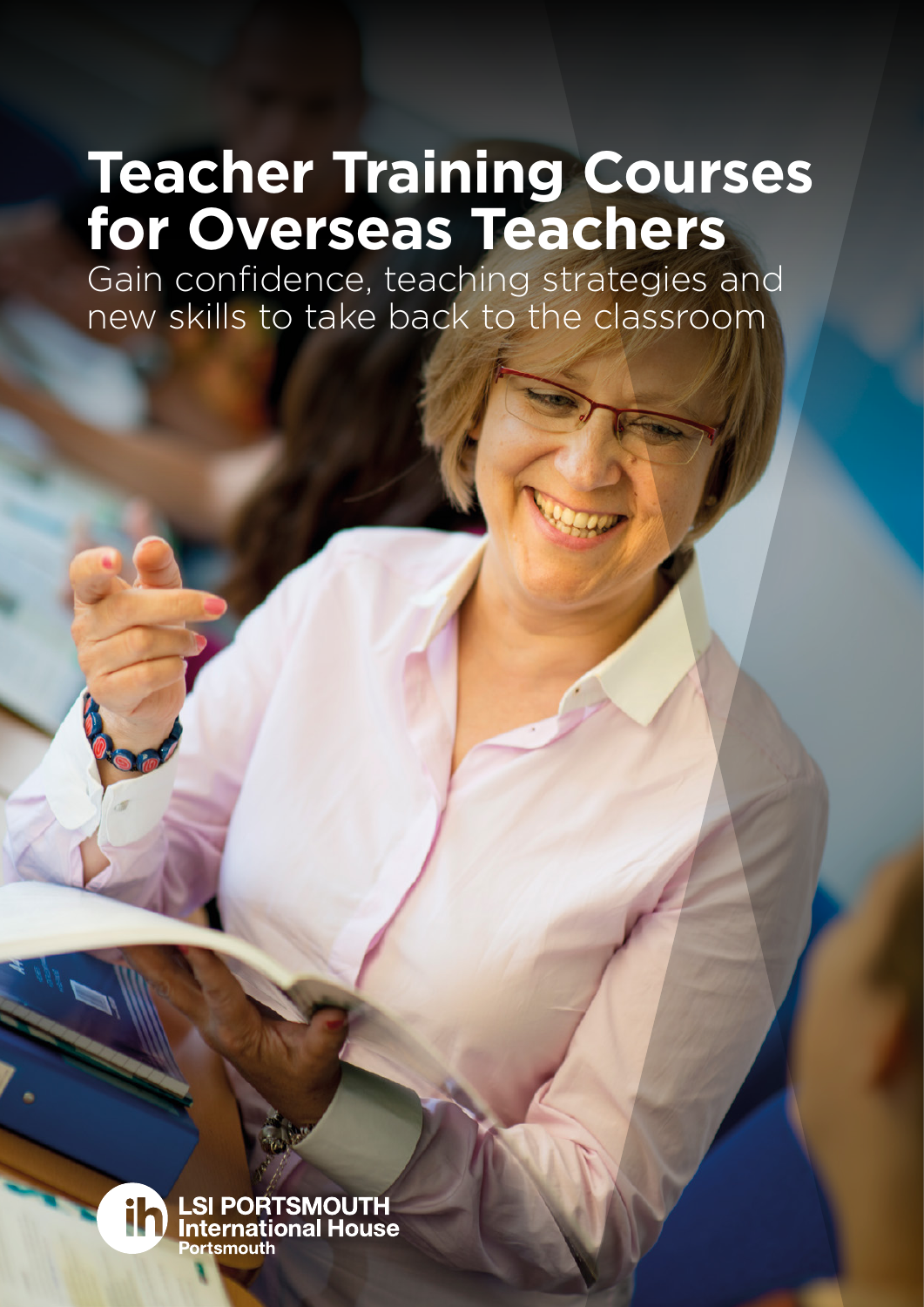| Minimum English level:                    | $A1+ / A2$ (CEFR)                                |  |  |  |  |
|-------------------------------------------|--------------------------------------------------|--|--|--|--|
| Minimum age:                              | $20+$                                            |  |  |  |  |
| Maximum class size:                       | 10                                               |  |  |  |  |
| Hours (60 mins) per week:                 | 22.5 hours                                       |  |  |  |  |
| Course Length:                            | 1 or 2 weeks                                     |  |  |  |  |
| Course Dates:                             | Closed Groups throughout the<br>year on request. |  |  |  |  |
| Courses available online and face-to-face |                                                  |  |  |  |  |

### Minimum English level Minimum age: Maximum class size:

Hours (60 mins) per

Course Length: Course Dates:

| el:                                           | B1 (CEFR)                                        |  |  |  |  |  |
|-----------------------------------------------|--------------------------------------------------|--|--|--|--|--|
|                                               | $20+$                                            |  |  |  |  |  |
|                                               | 10                                               |  |  |  |  |  |
|                                               | week:   22.5 hours                               |  |  |  |  |  |
|                                               | 1 week                                           |  |  |  |  |  |
|                                               | Closed Groups throughout the year<br>on request. |  |  |  |  |  |
| المنابية المتعارض والمتعارض والمستحدث والمتنا |                                                  |  |  |  |  |  |

#### Courses available online and face-to-face

# Methodology and Language **for Secondary School Teachers**

### CLIL for **Secondary School Teachers**

#### Who is this course suitable for?

- non-native secondary school teachers of learners (ages 11-16+)
- non-native secondary school teachers who are converting to teaching English

#### What are the course objectives?

- For participants to be able to: • understand and discuss current methodologies,
- theories and practice within the context of their teaching
- increase their ability to plan, teach and assess learners' progress
- refresh and develop their own language and levels of fluency, accuracy and confidence when teaching in English
- improve instructional and language terminology
- utilise a wider range of published and authentic resources

#### What is the course content?

This teacher training course is designed to improve the theoretical and practical skills of non-native secondary school teachers. The needs of the teachers on a particular course can be different so how much time is dedicated to each area may vary according to the group's needs.

#### These can include:

- teaching the four language skills: listening, reading, writing & speaking
- creative activities for secondary school learners
- classroom management skills; language for the classroom
- utilising drama, text, music and songs in the classroom
- using communicative learning activities in secondary
- teaching contexts
- pronunciation development • grammar and vocabulary
- extension
- developing confidence in teaching in English
- teaching and developing thinking skills
- using online resources and elements of blended learning

#### Are there any course enrolment requirements?

Yes, each applicant should complete and send a needs analysis form to LSI / IH Portsmouth at least one week before the course begins.

#### Who is this course suitable for?

teachers of learners (ages 11+)

• non-native secondary school who teach their curriculum subject(s) in English. This course is not suitable for primary school teachers.

### What are the course objectives?

For participants to be able to: • increase their ability to plan,

- understand and discuss the main principles of CLIL (Content and Language Integrated Learning) within the context of their teaching
- teach and assess learners' progress in CLIL lessons
- refresh and develop their own language and levels of fluency, accuracy and confidence when teaching in English
- improve instructional and language terminology required when teaching subjects in English • utilise a wider range
- of published CLIL and authentic resources
- apply CLIL methodology to their own teaching situations and develop classroom activities and collaborative tasks with teachers of other subjects

#### What is the course content?

This teacher training course is designed to improve the theoretical and practical skills of non-native teachers delivering secondary school subject classes in English (CLIL). The needs of the teachers on a particular course can be different so how much time is dedicated to each area may vary according to the group's needs. These can include:

- CLIL: background & key principles
- CALP and BICS
- evidence based teaching & CLIL
- the 4 C's
- cognitive skills: LOTS and HOTS
- visual and graphic organisers
- subject language and vocabulary development
- classroom management skills; language for the classroom
- feedback and correction
- assessment
- cross-curricular teaching
- task based learning and materials development
- published and online resources